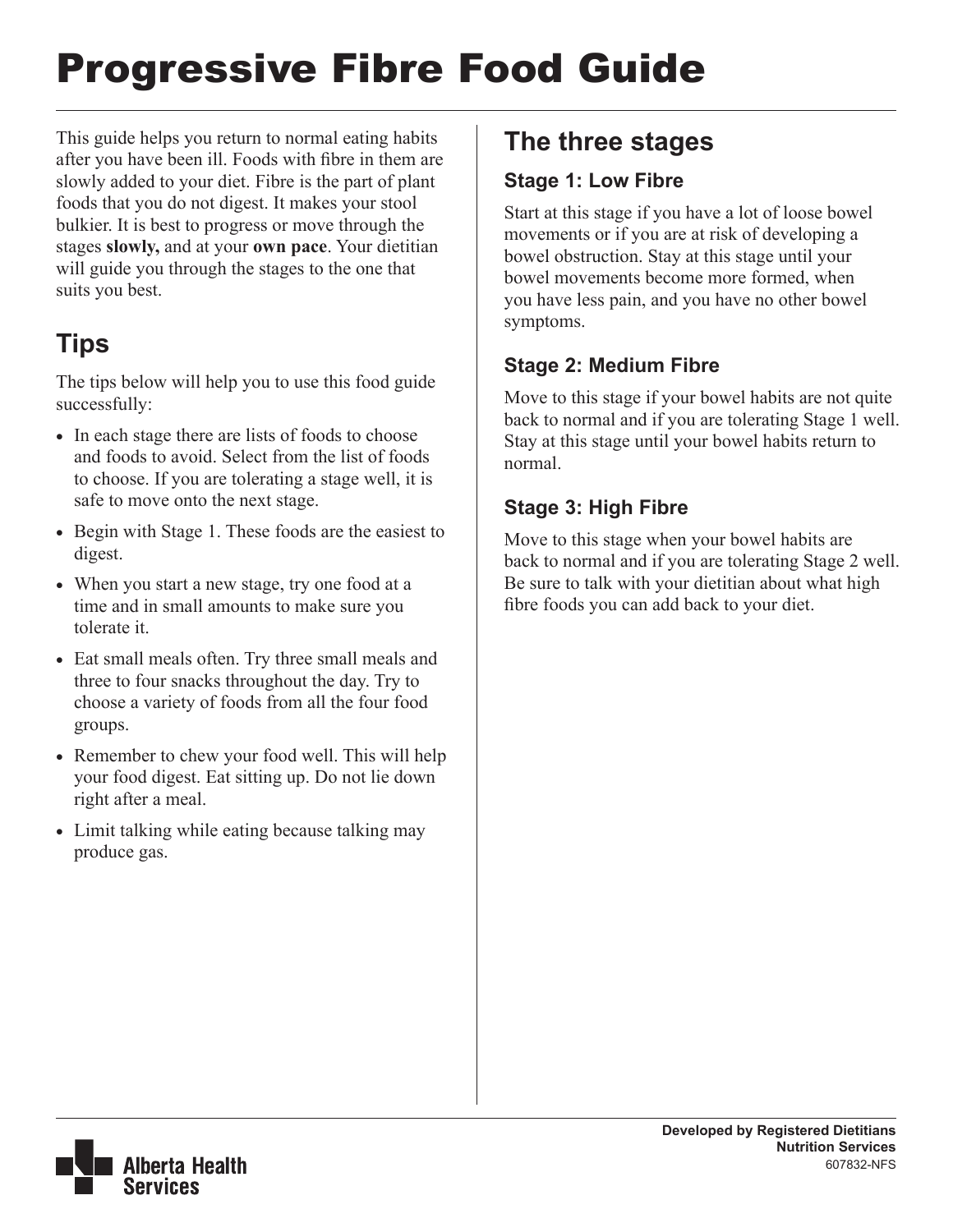## **Stage 1: Low Fibre**

#### ü **Choose**

#### **Vegetables and Fruit**

- soft cooked vegetables with seeds and tough skins removed such as carrots and parsnips
- squash, turnip and potato without skin
- tomato sauce
- canned or pureed fruit with seeds and skin removed
- ripe, soft raw fruit without skins or seeds such as melons, pears, and peaches
- fruit and vegetable juices

#### **Grain Products**

- white bread or 60% whole wheat bread
- pita bread and plain bagels
- white rice, pasta, vermicelli, noodles, and couscous
- cream of wheat and cold cereals except those with added bran or whole grains
- crackers like Melba toast and soda crackers
- cookies such as arrowroot or digestive cookies
- rice cakes and pretzels

#### **Meat and Alternates**

- • eggs
- peanut butter

#### **High fat, sugar, or salt foods**

- margarine or butter
- jelly

#### **Avoid**

#### **Vegetables and Fruit**

- raw vegetables and salad
- • cooked vegetables with skins such as peas, corn, and string beans
- potato skins
- vegetables with seeds such as cucumber and eggplant
- broccoli, cabbage, cauliflower
- relish and pickles
- raw fruit with skins: apples, peaches, pears, and apricots
- fruit with seeds and membranes such as berries, kiwi fruit, pineapple, oranges, and grapefruit
- prune juice
- dried fruit and fruit leathers

#### **Grain Products**

- whole grain breads or rolls, rye bread
- whole wheat crackers, bran muffins, taco shells
- brown or wild rice and whole wheat pasta
- hot and cold cereals with bran or whole grains such as granola, oat bran, and rolled oats

#### **Meat and Alternates**

• dried beans, peas, and lentils

#### **High fat, sugar, or salt foods**

- fatty or spicy food may be harder to digest for some people so need to be eaten in moderation
- jams and marmalade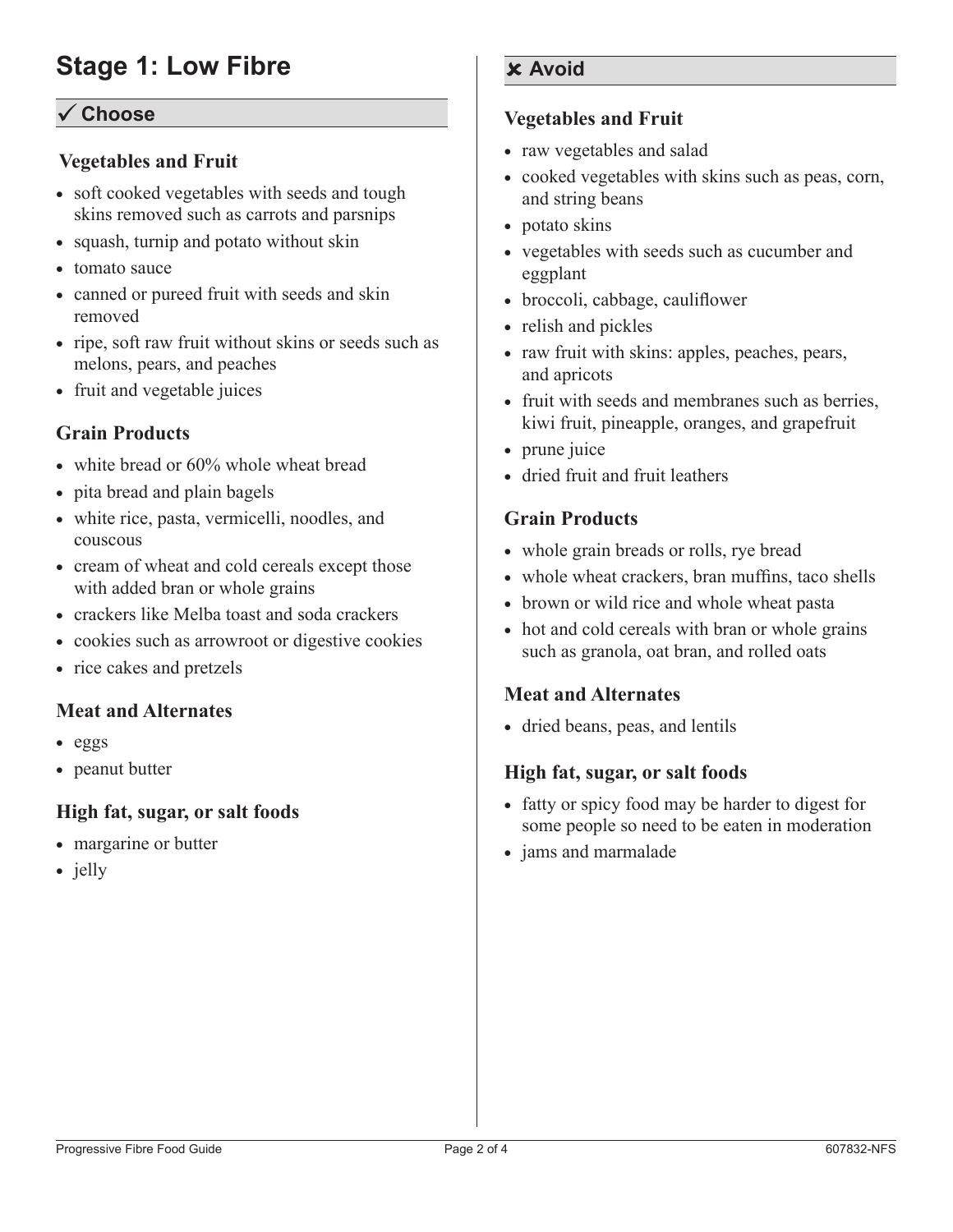#### ü **Choose**

#### **Vegetables and Fruit**

- canned tomatoes
- cooked string beans
- green leafy vegetables
- peeled raw fruit without seeds such as melons, apples, and pears
- peeled and seeded cucumber

#### **Grain Products**

- 100% whole wheat breads and rolls, whole wheat pita, rye bread, and taco shells
- brown rice
- whole wheat pasta
- oat bran, rolled oats, and cornmeal

#### **Meat and Alternates**

- • eggs
- peanut butter



#### **Avoid**

#### **Vegetables and Fruit**

- raw vegetables except green leafy vegetables
- cooked vegetables with skins such as peas and corn, and baked potato
- vegetables with seeds eggplant
- broccoli, cabbage, cauliflower
- relish and pickles
- raw fruit with skins removed
- fruit with seeds and membranes such as berries. kiwi fruit, pineapple, oranges, and grapefruit
- prune juice
- dried fruit and fruit leathers

#### **Grain Products**

- bran muffins
- wild rice
- hot and cold cereals with bran or whole grains such as granola

#### **Meat and Alternates**

• dried beans, peas, and lentils

#### **High fat, sugar, or salt foods**

- fatty or spicy food may be harder to digest for some people so may need to be eaten in moderation
- jams and marmalade